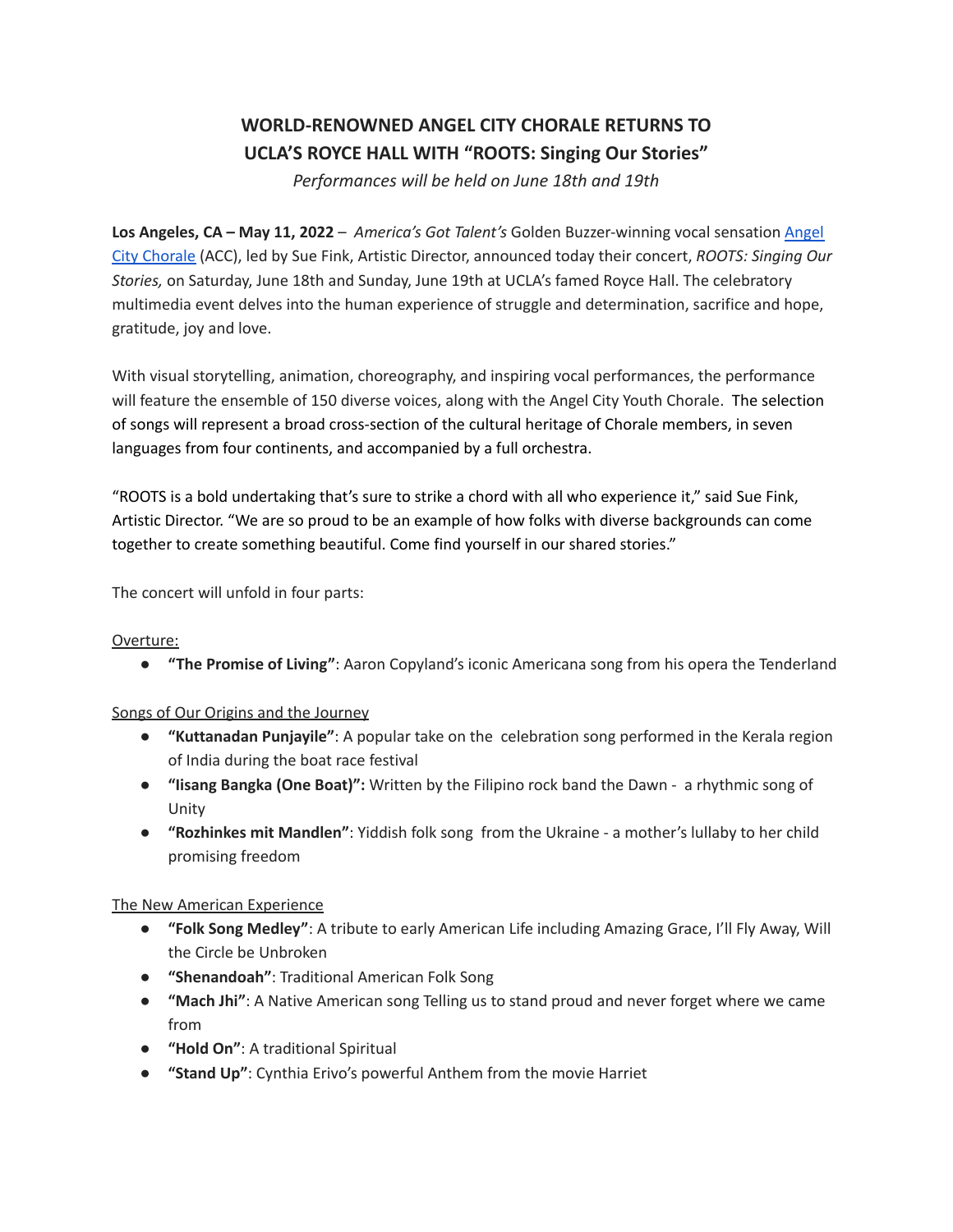What Roots Us Now

- **"Se"**: Composer Ennio Morricone's beautiful Love Song from the movie Cinema Paradiso
- **"Gracias a la Vida"**: Violeta Parra's gorgeous homage to the beauty of life itself
- **"That's Los Angeles"**: A hilarious view of living in Los Angeles
- **"Still I Will Love"**: An upbeat closer pointing us forward

The concert will also feature a performance by the Angel City Youth Chorale (ACYC), a partnership with the Boys & Girls Clubs of Santa Monica, Venice & Burbank along with the Walgrove School, who will perform two songs:

- **"Let it Grow"**: Adapted from the movie "The Lorax" based on the book of the same name by Dr. Seuss
- **"Rise Up Together-Ubuntu"**: Written for the children of ACYC, a song inspired by the South African concept of the oneness of humanity.

Check out the promo video [HERE](https://youtu.be/RN5LRBRMVMU)

The concert will take place on Saturday, June 18th at 7:00 PM and Sunday, June 19th at 3:00 PM. The Saturday evening performance will also be live streamed. Tickets are available from \$25 - \$110; to purchase tickets and donate to Angel City Chorale's *ROOTS,* please visit <https://angelcitychorale.org/roots>

Follow Angel City Chorale on Instagram [@angelcitychorale](https://www.instagram.com/angelcitychorale/?hl=en); on Facebook [@angelcitychorale;](https://www.facebook.com/AngelCityChorale/) and on Twitter [@angelcitysings](https://twitter.com/AngelCitySings?ref_src=twsrc%5Egoogle%7Ctwcamp%5Eserp%7Ctwgr%5Eauthor) for the latest updates.

# **Health and Safety Information:**

Royce Hall strongly recommends masking for all guests ages 2 and older. Guests who are not yet up-to-date on their COVID-19 vaccinations must remain masked while inside of the venue.

Royce Hall strongly recommends that all guests be fully vaccinated or receive a negative COVID-19 test prior to attending any event

For health and safety information, please visit [roycehall.org](http://roycehall.org)

# **ABOUT ANGEL CITY CHORALE (ACC)**

Now in its 29th year among the premier choral groups in Southern California, Angel City Chorale is proud to represent the spirit and diversity of Los Angeles in its membership, its music, and its outreach activities, thereby fulfilling its mission of "Building Community One Song at a Time." Celebrated Artistic Director Fink founded the Chorale at world-famous McCabe's Guitar Shop in 1993 with 18 singers – which has now grown to over 160 talented and dedicated singers, presenting a broad and eclectic repertoire including classical, gospel, jazz, pop and world music.